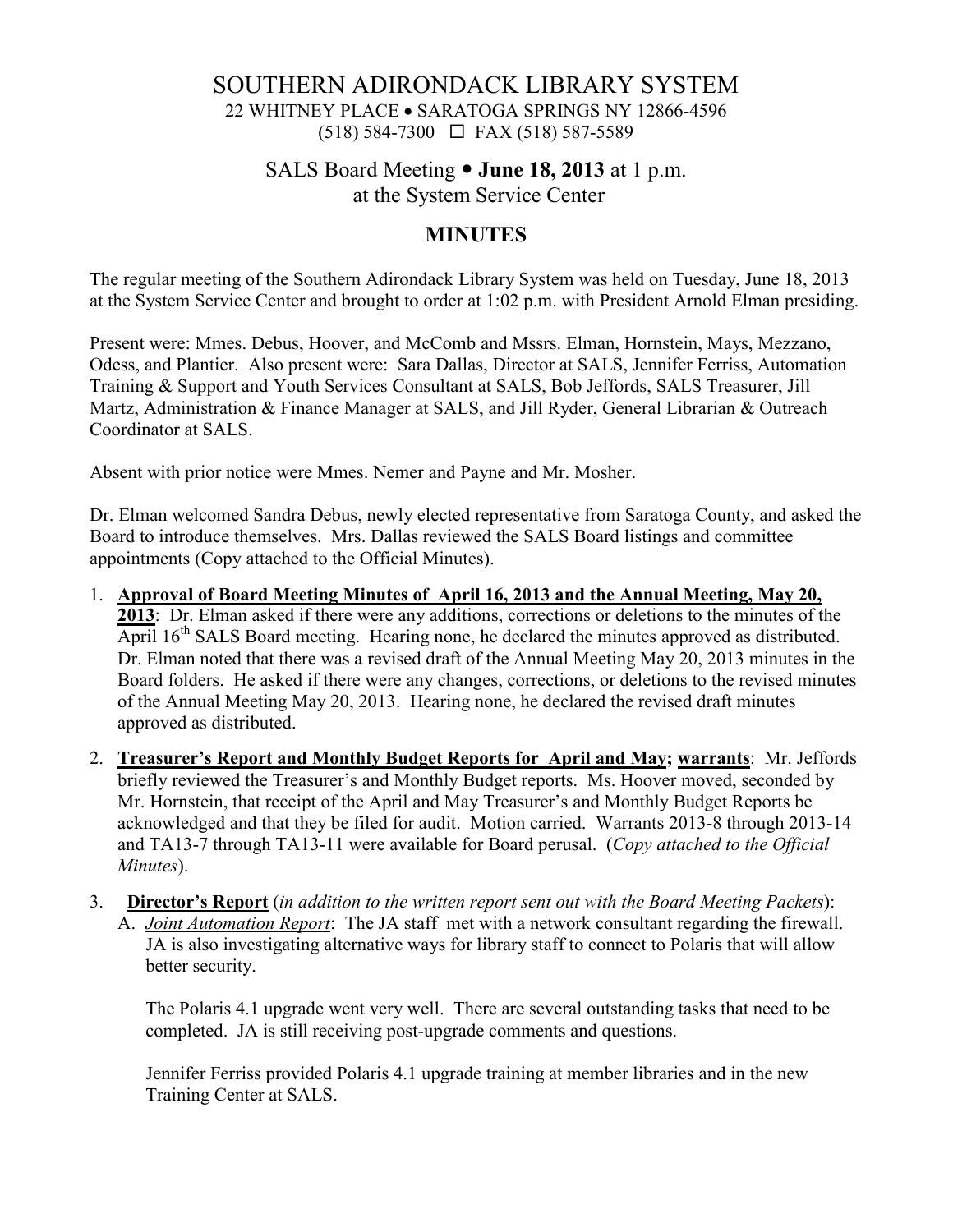The June group order of PCs will be announced soon. The last group order PCs are being sent out to the member libraries.

JA has made an offer to a candidate to take Laura Baker's position; he will start July 1<sup>st</sup>.

B. *Other*: Carson Block facilitated a meeting on JA services and fee structure. Library staff and board members are more aware of JA services. Mrs. Dallas notes that 17 out of 34 SALS libraries and three out of 14 MVLS libraries have weighed in on the JA and fee structure.

A disgruntled patron visited SALS to inquire why his library privileges were taken away. After some research, it was determined that he owed fines to Saratoga Springs Public Library. He met with Mrs. Dallas and Mrs. Martz. They were able to explain to him about individual libraries and library policies.

Round Lake Library has a new board.

The New York State budget was on time; however, SALS State Aid has not been received. Mrs. Dallas has been in contact with Library Development about the State Aid and Construction Grants.

Mrs. Dallas submitted an article to *Public Libraries*; it is under review.

SALS Use & Satisfaction Survey was made available for member library Directors, staff, and trustees. The survey results will be used to develop the 2014 budget.

The new air conditioning unit the Board approved was ordered, received and when installed, it was discovered to be the wrong unit. The incorrect unit was wired to provide air conditioning. The correct unit (heating and air conditioning) was reordered. The correct unit may be here in about five weeks.

Mrs. Dallas has been attending member library board meetings. Libraries are being used more electronically, and the level of library services at member libraries is impressive. The board of Richards Library in Warrensburg should be commended for the work on the building. The library now has computer space and a meeting room. Sue Jennings has been the driving force behind the renovations.

Mrs. Dallas asked the Board to consider purchasing "Collection HQ" for the membership. "Collection HQ" is a collection development tool that will help libraries use their resources in a cost effective manner. "Collection HQ" provides collection use data. The cost is \$23,500 per year plus a one-time set up fee of \$12,500. The final price will be made available before the September meeting.

## 4. **Committee Reports**:

- A. *Audit & Finance*:
- B. *Building*:
- C. *Bylaws Committee*:
- D. *Central Library Aid and Services*:
- E. *County Aid Coordinators*:
- F. *Library Services:*
- G. *Personnel*: